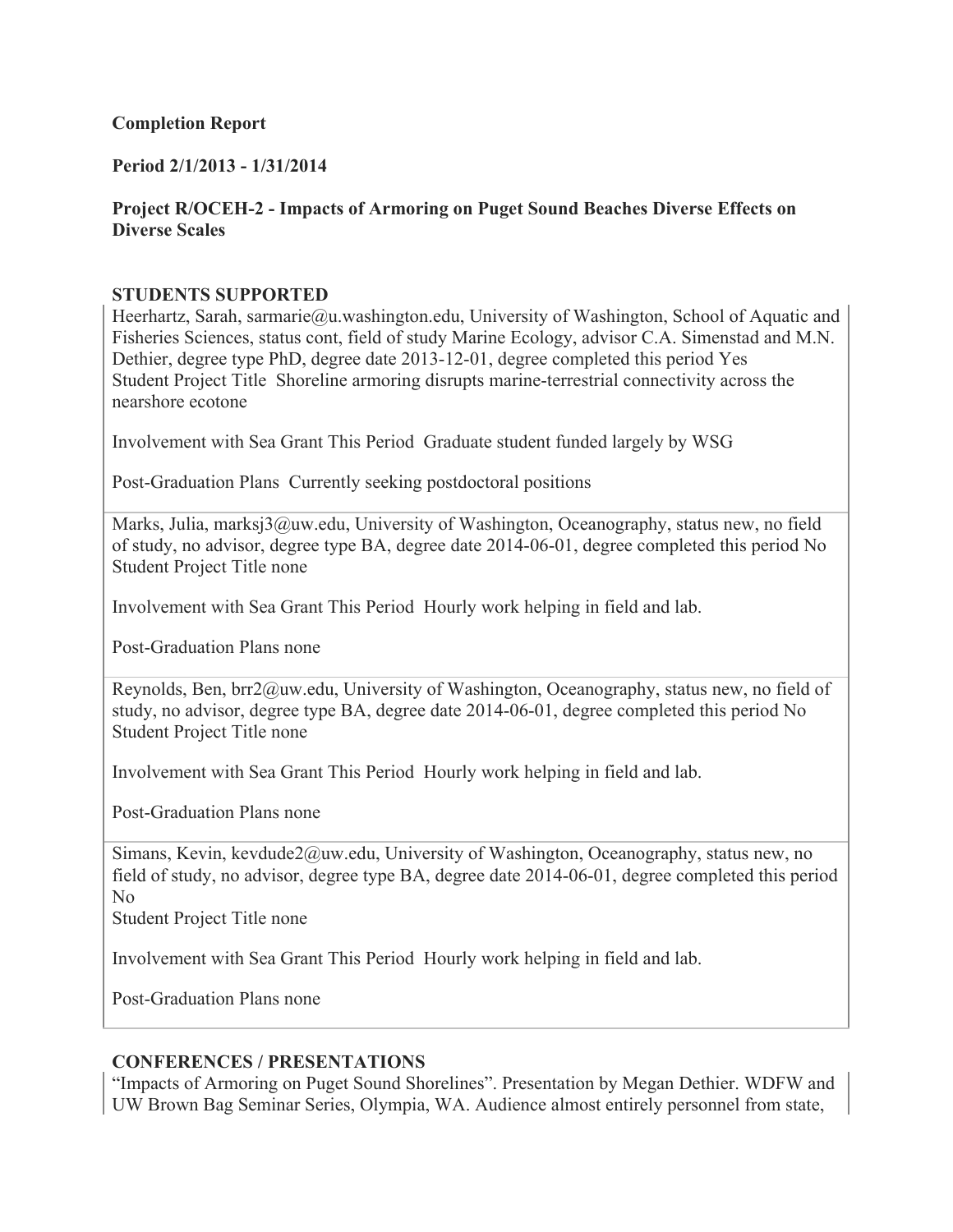county, and federal agencies, including many managers and policy-makers., public/profession presentation, 75 attendees, 2014-01-08

"Intertidal habitat". Presentation by Megan Dethier. Cherry Point Aquatic Reserve Forum. Sponsored by ReSources and the Cherry Point Aquatic Reserve Citizen Stewardship Committee. Bellingham Technical College., public/profession presentation, 50 attendees, 2013-11-09 "Impacts of armoring on Puget Sound shorelines". Seminar by Megan Dethier. Friday Harbor Laboratories seminar series, University of Washington., public/profession presentation, 60 attendees, 2013-05-15

"Impacts of armoring on Puget Sound shorelines". Presentation by Megan Dethier. Sound Shoreline Science Forum, sponsored by Futurewise. Friday Harbor, WA., public/profession presentation, 42 attendees, 2013-05-17

"Effects of shoreline armoring on beach wrack subsidies to the nearshore ecotone" Presentation by Sarah Heerhartz at the Coastal and Estuarine Research Federation meeting, San Francisco., public/profession presentation, 50 attendees, 2013-11-05

# **ADDITIONAL METRICS**

| Acres of degraded ecosystems<br>restored as a result of Sea Grant<br>activities | K-12 Students Reached |
|---------------------------------------------------------------------------------|-----------------------|
| Resource Managers who use<br>Ecosystem-Based Approaches to<br>Management        | Curricula Developed   |
| HACCP - Number of people with<br>new certifications                             | Volunteer Hours       |

Cumulative Clean Marina Program - certifications

# **PATENTS AND ECONOMIC BENEFITS**

No Benefits Reported This Period

# **TOOLS, TECH, AND INFORMATION SERVICES**

| Description                                                                                         |                                                                                        |          | Developed Used Names of Managers                                                                                                                                                                                             | Number<br>of<br>Managers |
|-----------------------------------------------------------------------------------------------------|----------------------------------------------------------------------------------------|----------|------------------------------------------------------------------------------------------------------------------------------------------------------------------------------------------------------------------------------|--------------------------|
| Suite of<br>methods for<br>quantifying<br>beach<br>parameters<br>(wrack and<br>log<br>accumulation, | Actual $(2/1/2013 \ 0)$<br>$-1/31/2014$<br>Anticipated 0<br>$(2/1/2014 -$<br>1/31/2015 | $\theta$ | $2013$ used = 2 - WDFW<br>and Skagit Coop biologists;<br>$(2014$ anticipated = 10 -<br>potential use by South<br><b>Puget Sound Salmon</b><br>Enhancement Group, North<br>Olympic Salmon Coalition,<br>and Northwest Straits | 2                        |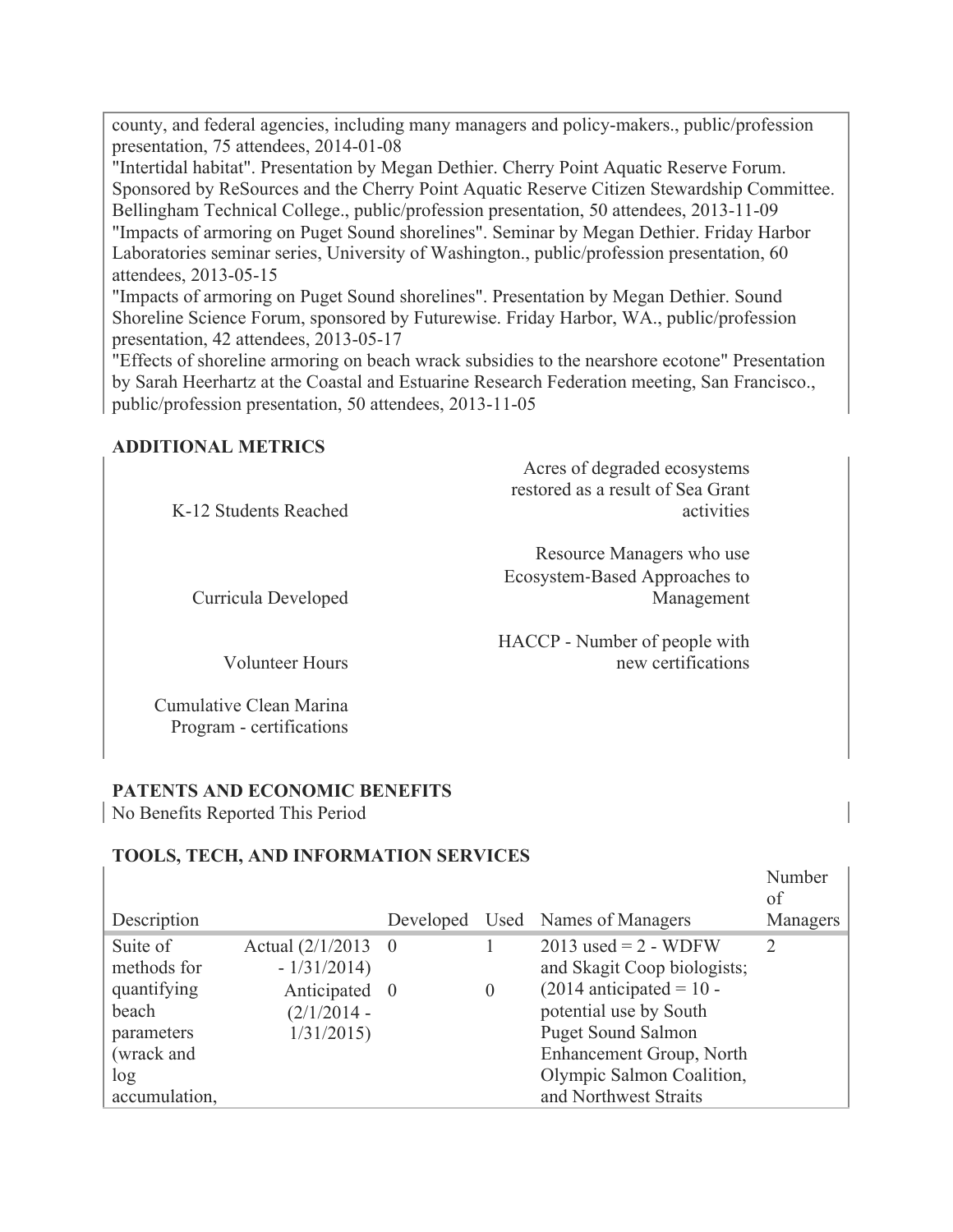sediment types, beach profiles, juvenile clam abundance) that could be impacted by armoring.

Foundation; included in Shoreline Monitoring Toolbox of PSEMP Nearshore Work Group.)

# **HAZARD RESILIENCE IN COASTAL COMMUNITIES**

No Communities Reported This Period

## **ADDITIONAL MEASURES**

Safe and sustainable seafood Number of stakeholders modifying practices Number of fishers using new techniques Actual (2/1/2013 - 1/31/2014) 0 Anticipated (2/1/2014 - 1/31/2015) 0

Sustainable Coastal Development Coastal Ecosystems Actual (2/1/2013 - 1/31/2014) 0 Anticipated (2/1/2014 - 1/31/2015) 0

Actual (2/1/2013 - 1/31/2014) 0 Anticipated (2/1/2014 - 1/31/2015) 0

Actual (2/1/2013 - 1/31/2014) 0 Anticipated (2/1/2014 - 1/31/2015) 0 Armor removal efforts initiated or being permitted at 5 locations, in each case with advice from our team on monitoring methods; Cornet Bay, Seahurst Park, Howarth Park, Cooper Point, Discovery Bay (no restoration activities complete, so no communities reported for 2013)

### **PARTNERS**

Partner Name City of Burien

Partner Name Nearshore Habitat Program, Washington State Department of Natural Resources

Partner Name Puget Sound Partnership

Partner Name Skagit River System Cooperative, type Other, scale Tribal

Partner Name University of Washington

Partner Name Washington State Department of Ecology

Partner Name Washington State Department of Fish and Wildlife

## **IMPACTS AND ACCOMPLISHMENTS**

Title Washington Sea Grant research offers needed tools to track environmental effects of beach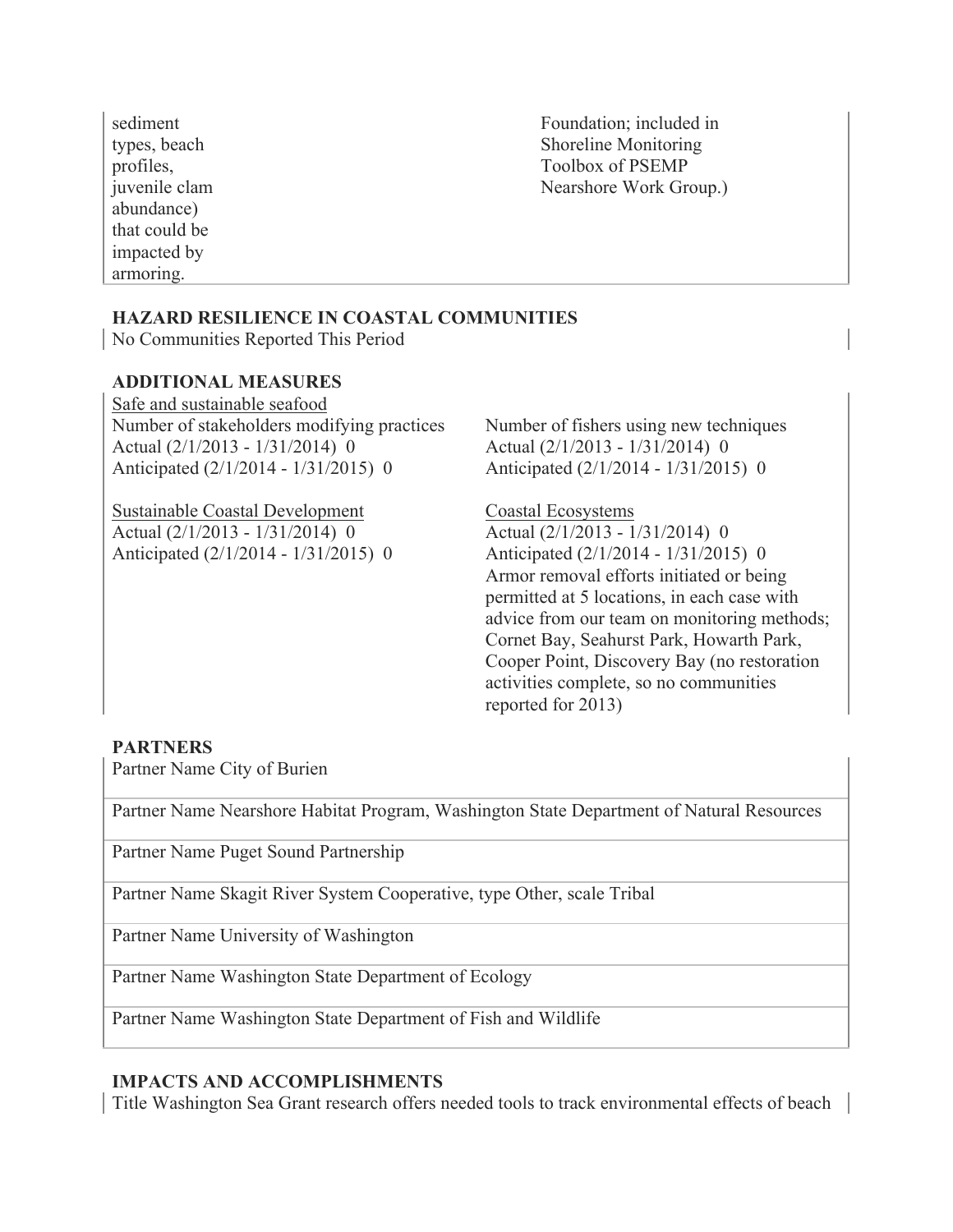restoration and armoring

Type impact

Relevance, Response, Results Relevance About a third of Puget Sound's 2,500 miles of shoreline are altered, and many beaches have been extensively armored with bulkheads and other hard materials. The Puget Sound restoration plan establishes armor removal and beach restoration as a regional priority, and a net decrease in armored shorelines is one of the 2025 restoration targets. However, despite its importance as a regional priority, there is little objective scientific information available to assess armoring impacts and restoration responses. Response Washington Sea Grant-funded researchers monitored and compared key ecological indicators at 31 pairs of armored and unarmored beaches on South and Central Puget Sound. The study provided groundbreaking data that identified the physical and biological characteristics of shoreline environments that may be affected by armoring, including beach wrack, riparian vegetation, important invertebrate populations, sediments, and bird and fish populations. Results The study has provided the impetus for a systematic evaluation of armored and unarmored sites throughout Puget Sound, and state agencies now are funding its extension to northern beaches. Managers recognize the importance of monitoring shoreline changes, and the study-identified indicators and measurement procedures are being used to establish sound-wide monitoring protocols. In January, researchers were invited to the state capital to present their findings to city, county, state, and federal resource managers and policymakers.

Recap Washington Sea Grant-sponsored research provides long-needed data and protocols for evaluating beach armoring impacts and shoreline restoration benefits, leveraging state funds to expand this research.

Comments Primary Focus Area OCEH (HCE) Secondary Focus Area COCC (SCD) State Goals Protect and restore marine, coastal and estuarine habitats (HCE Restore). Assist coastal communities and marine-dependent businesses in planning and making decisions that provide local and regional economic benefits, increase resilience and foster stewardship of social, economic and natural resources (SCD Efficiency).

Related Partners , Skagit River System Cooperative, City of Burien, Nearshore Habitat Program, Washington State Department of Natural Resources, ,

# **PUBLICATIONS**

Title Shoreline Armoring in Puget Sound

Type Internet Resources, Topical Websites Publication Year 2014 Uploaded File none URL https //sites.google.com/a/uw.edu/shoreline-armoring/

Abstract This website provides information on research that is currently under way to identify the physical and biological impacts of shoreline armoring in Puget Sound. The Puget Sound Partnership has identified armoring as a significant threat to the health of the Sound and a key feature in need of restoration. Research is needed to understand impacts of armoring and to determine under what circumstances armoring has negative effects. We are investigating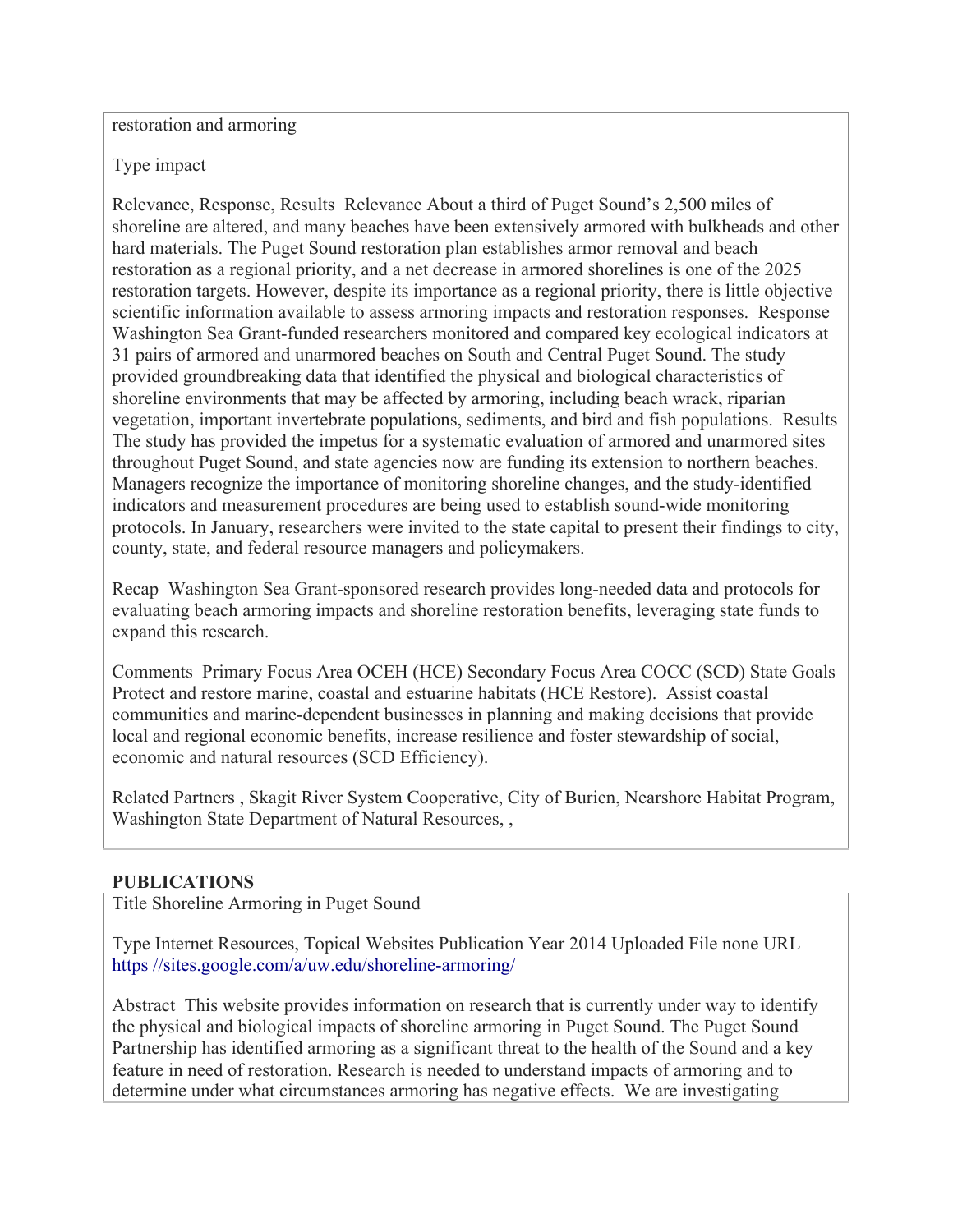physical and biological features of paired armored and unarmored beaches throughout Puget Sound. This broad survey of sites will provide information about large-scale and long-term changes associated with armoring, and how these might vary among locations.

Citation (website - see url)

Copyright Restrictions + Other Notes

Journal Title none

Title Shoreline armoring in an estuary alters community composition and reduces the abundance of wrack-associated invertebrates in the nearshore ecotone

Type Reprints from Peer-Reviewed Journals, Books, Proceedings and Other Documents Publication Year 2014 Uploaded File none URL none

Abstract Beach wrack is an organic subsidy that supports supralittoral invertebrate communities in many coastal systems. When beaches are fringed with riparian vegetation, wrack is sourced from both marine and terrestrial ecosystems in the form of detached macroalgae and seagrass and terrestrial leaf litter. Previous research has shown that shoreline armoring disrupts marineterrestrial connectivity and alters the amount and composition of beach wrack. We sampled invertebrates associated with beach wrack at 29 paired armored and unarmored beaches in central and south Puget Sound, WA. Invertebrate assemblages were significantly different between armored and unarmored beaches. Unarmored invertebrate assemblages were characterized by talitrid amphipods and adult and larval dipteran and coleopteran insects (flies and beetles) and correlated with the amount of beach wrack and logs, the proportion of terrestrial material in wrack, and the maximum elevation of the beach.

Citation Sarah Heerhartz, Megan Dethier, Jason Toft, Jeffery Cordell, Andrea Ogston, Charles Simenstad, in review.

Copyright Restrictions + Other Notes

Journal Title Estuaries and Coasts

Title Are bulkheads bad for Puget Sound?

Type Reprint from a Newsletter, Magazine, or Other Periodical (not peer reviewed; see RR for peer-reviewed reprints) Publication Year 2013 Uploaded File none URL none

Abstract Enviros and waterfront owners have argued the question for years. UW biologist Megan Dethier is out to find the answer.

Citation Scigliano, E. 2013. Crosscut 2013.11.4

Copyright Restrictions + Other Notes Picked up by UW News Service, Nov. 2013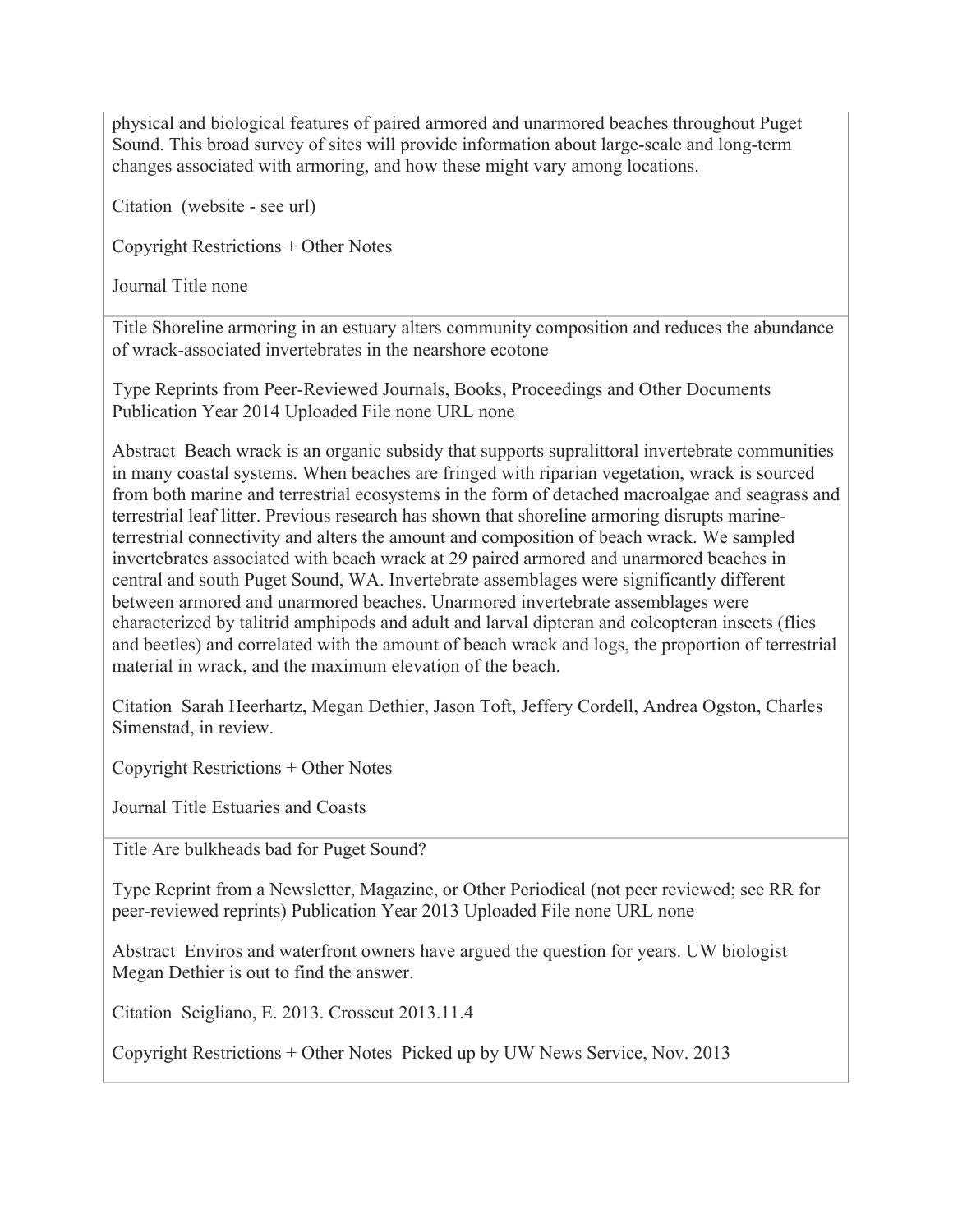Journal Title crosscut.com

Title Effects of shoreline armoring on beach wrack subsidies to the nearshore ecotone in an estuarine fjord.

Type Reprints from Peer-Reviewed Journals, Books, Proceedings and Other Documents Publication Year 2014 Uploaded File none URL http //dx.doi.org/10.1007/s12237-013-9754-5

Abstract The ecological significance of algal and seagrass wrack subsidies has been welldocumented for exposed-coast sandy beaches but is relatively unstudied in lower-energy and mixed-sediment beaches. In marine nearshore environments where beaches are fringed with riparian vegetation, the potential for reciprocal subsidies between marine and terrestrial ecosystems exists. Within the marineterrestrial ecotone, upper intertidal "wrack zones" accumulate organic debris from algae, seagrass, and terrestrial plant sources and provide food and habitat for many organisms. Human modification also occurs within this ecotone, particularly in the form of armoring structures for bank stabilization that physically disrupt the connectivity between ecosystems. We conducted detailed wrack and log surveys in spring and fall over 3 years at 29 armored– unarmored beach pairs in Puget Sound, WA, USA. Armoring lowered the elevation of the interface between marine and terrestrial ecosystems and narrowed the width of the intertidal transition zone. Armored beaches had substantially less wrack overall and a lower proportion of terrestrial plant material, while marine riparian zones (especially trees overhanging the beach) were an important source of wrack to unarmored beaches. Armored beaches also had far fewer logs in this transition zone. Thus, they lacked biogenic habitat provided by logs and riparian wrack as well as the organic input used by wrack consumers. Results such as these that demonstrate armoring-associated loss of connectivity across the marine-terrestrial ecotone may be useful in informing conservation, restoration, and management actions.

Citation Heerhartz, S.M., M. N. Dethier, J. D. Toft, J. R. Cordell, and A. S. Ogston. 2014. Effects of shoreline armoring on beach wrack subsidies to the nearshore ecotone in an estuarine fjord. In press, Estuaries and Coasts.

Copyright Restrictions + Other Notes

Journal Title Estuaries and Coasts

Title Shoreline armoring disrupts marine-terrestrial connectivity across the nearshore ecotone

Type Full theses / Dissertations Publication Year 2013 Uploaded File none URL none

Abstract As the interface between land and sea, the nearshore (marine-terrestrial) ecotone converges at the intertidal zone, where the exchange of organic materials between ecosystems occurs in the form of beach wrack piles of seaweed, seagrass, and terrestrial plant debris suspended in water and deposited on shore as the tide ebbs. The ecological significance of algal and seagrass wrack subsidies has been well-documented for exposed-coast sandy beaches but is relatively unstudied in lower-energy and mixed-sediment beaches. In the nearshore ecotone where beaches are fringed with riparian vegetation, the potential for reciprocal subsidies between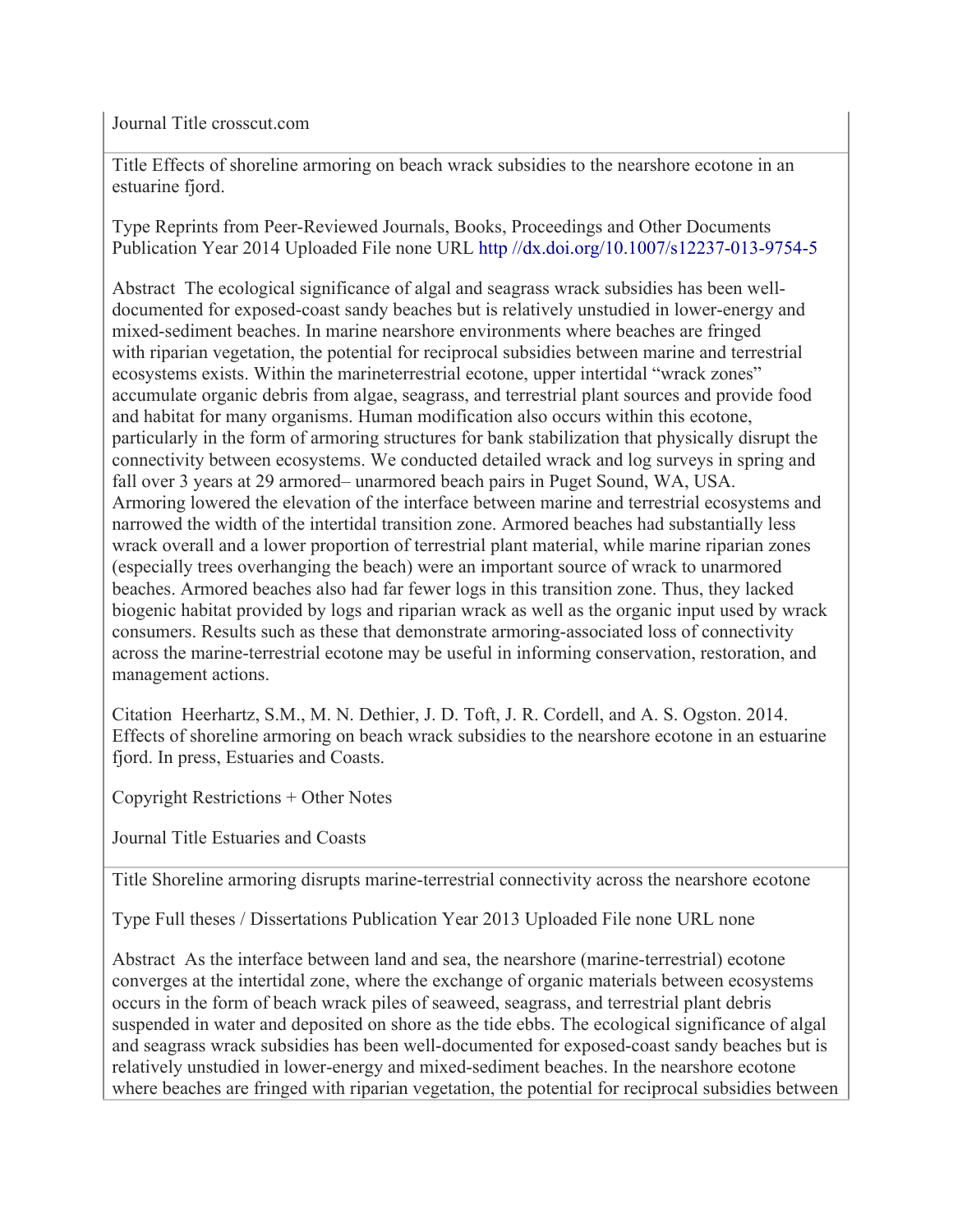marine and terrestrial ecosystems exists. Human modification also occurs within this ecotone, particularly in the form of armoring structures for bank stabilization that physically disrupt the connectivity between ecosystems. I conducted detailed surveys of beach physical parameters, wrack and log accumulations, and supralittoral invertebrates in spring and fall over 3 years at 29 armored-unarmored beach pairs, and behavioral observations of juvenile salmon (Oncorhcynchus spp.) and birds at 6 pairs in Puget Sound, WA, USA. Armoring lowered the elevation of the interface between marine and terrestrial ecosystems and narrowed the width of the intertidal transition zone. Armored beaches had substantially less wrack overall and a lower proportion of terrestrial plant material in the wrack, while marine riparian zones (especially trees overhanging the beach) were an important source of wrack to unarmored beaches. Armored beaches also had far fewer logs in this transition zone. Invertebrate assemblages were significantly different between armored and unarmored beaches. Unarmored invertebrate assemblages were characterized by talitrid amphipods and adult and larval dipteran and coleopteran insects (flies and beetles, including some types that have been shown to contribute to juvenile salmon diets in other studies) and correlated with the amount of beach wrack and logs, the proportion of terrestrial material in wrack, and the maximum elevation of the beach. Shoreline type (armored or unarmored) influenced juvenile salmon distribution, however their feeding rates were relatively high at all sites, thus decreased prey availability (i.e. fewer marine riparian and/or wrack-associated insects) or altered prey resources are likely the most detrimental effects of armoring on these fish in the nearshore ecotone. Terrestrial birds, particularly Song Sparrows (Melospiza melodia) were commonly observed foraging among beach wrack and logs at unarmored beaches, but were largely absent from armored beaches. Based on my results, I developed a conceptual model summarizing marine-terrestrial connections across the nearshore ecotone and the disruptive effects of armoring. This study demonstrates that shoreline armoring disrupts marine-terrestrial connectivity, affecting the amount and type of organic material delivered to the nearshore ecotone in the form of wrack and logs, the abundance and taxonomic composition of supralittoral invertebrates, and the distribution and behavior of secondary consumers (juvenile salmon and birds). The results of my dissertation provide new information on relationships between physical and biological variables in the nearshore ecotone and connections between marine and terrestrial ecosystems that may be useful in informing conservation, restoration, and management actions.

Citation Heerhartz, Sarah Marie. PhD Dissertation, School of Aquatic and Fishery Sciences, University of Washington.

Copyright Restrictions + Other Notes

Journal Title none

Title Movement patterns and feeding behavior of juvenile salmon (Oncorhynchus spp.) along armored and unarmored estuarine shorelines

Type Reprints from Peer-Reviewed Journals, Books, Proceedings and Other Documents Publication Year 2014 Uploaded File none URL none

Abstract Estuarine nearshore environments are important habitats for many organisms, including juveniles of several Pacific salmon species (Oncorhynchus spp.). These habitats provide shallow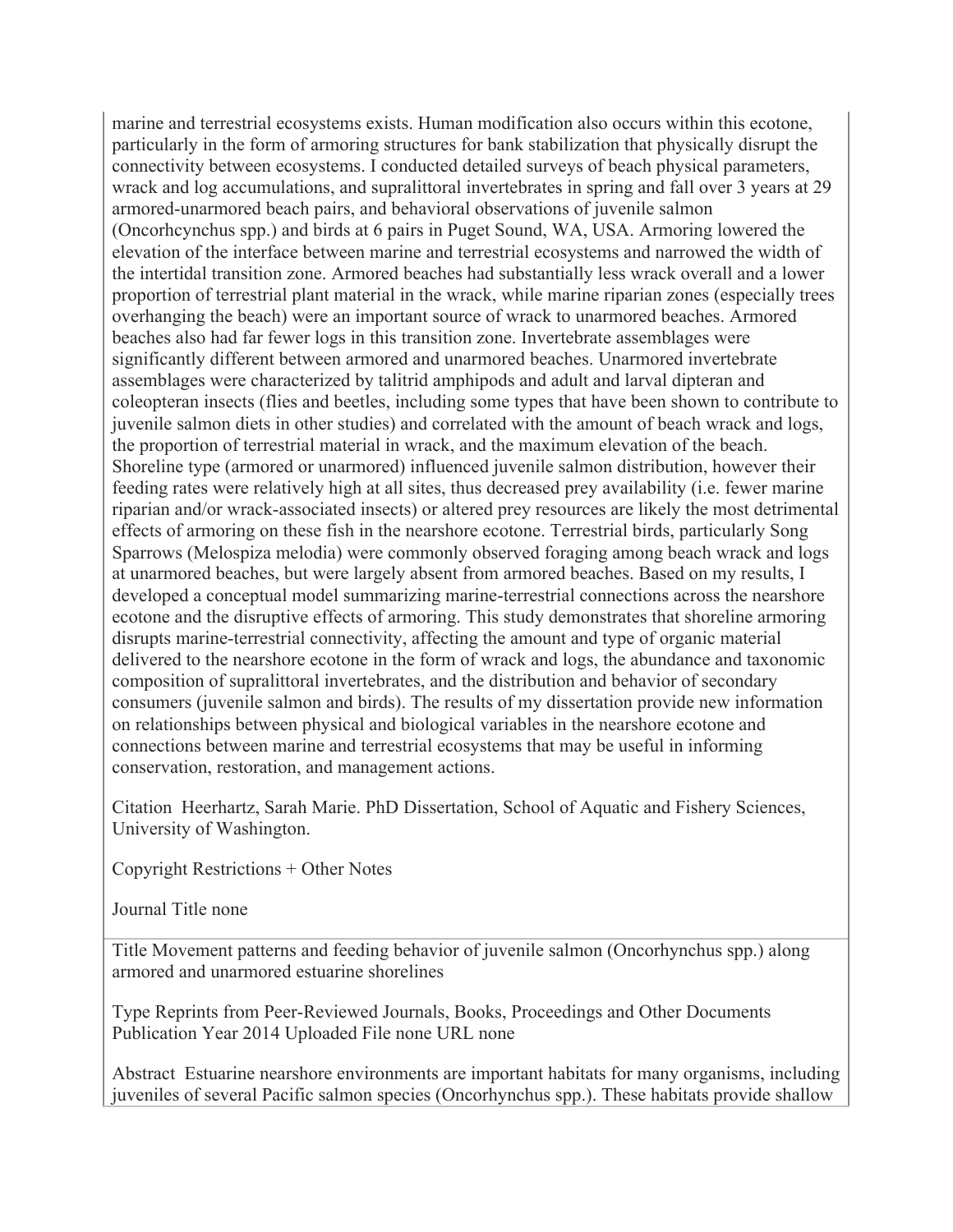water and high prey productivity, but are increasingly modified by anthropogenic activity including shoreline armoring, which disrupts connectivity between aquatic and terrestrial realms and artificially steepens the shore. Such effects may have adverse consequences for juvenile salmon, particularly Chinook (O. tshawytscha) and chum (O. nerka), which are known to rely on shallow, productive nearshore habitats for foraging and refuge from predators during their outmigration from natal streams to the sea. We developed snorkel methods to quantify feeding rates, movement rates, and path complexity of juvenile salmon along armored and unarmored shorelines in Puget Sound, WA, USA. We found that juvenile salmon had relatively high feeding rates along all shoreline types, but that path straightness and movement rates showed some variation between armored and unarmored sites. Feeding fish swam in more complex paths and were observed in larger schools than non-feeding fish, and path straightness and movement rate were negatively correlated with proportion of time feeding. Feeding behavior, school size, and movement rates also showed variation by species. Shoreline type (armored or unarmored) influenced juvenile salmon distribution, and unarmored shorelines appear to accommodate a greater diversity of movement patterns than armored shorelines. Our results show that juvenile salmon feed at high rates along armored and unarmored estuarine shorelines, thus decreased prey availability or altered prey resources are likely the most detrimental effects of armoring in estuarine nearshore ecosystems.

Citation In review, Environmental Biology of Fishes

Copyright Restrictions + Other Notes

Journal Title none

# **OTHER DOCUMENTS**

No Documents Reported This Period

## **LEVERAGED FUNDS**

Type influenced Period 2013-07-01 2015-06-30Amount \$69405

Purpose Broad monitoring study of the shorelines of Puget Sound, which has many ties to this WSG project

Source WaDNR

Type influenced Period 2013-02-01 2014-01-31Amount \$142068

Purpose To expand WSG work into northern Puget trough using WSG methods and some personnel (funding to Skagit River System Cooperative, with subcontract to UW); plus extensive match from Tribes

Source WDWF (EPA funding)

## **COMPLETION NARRATIVE**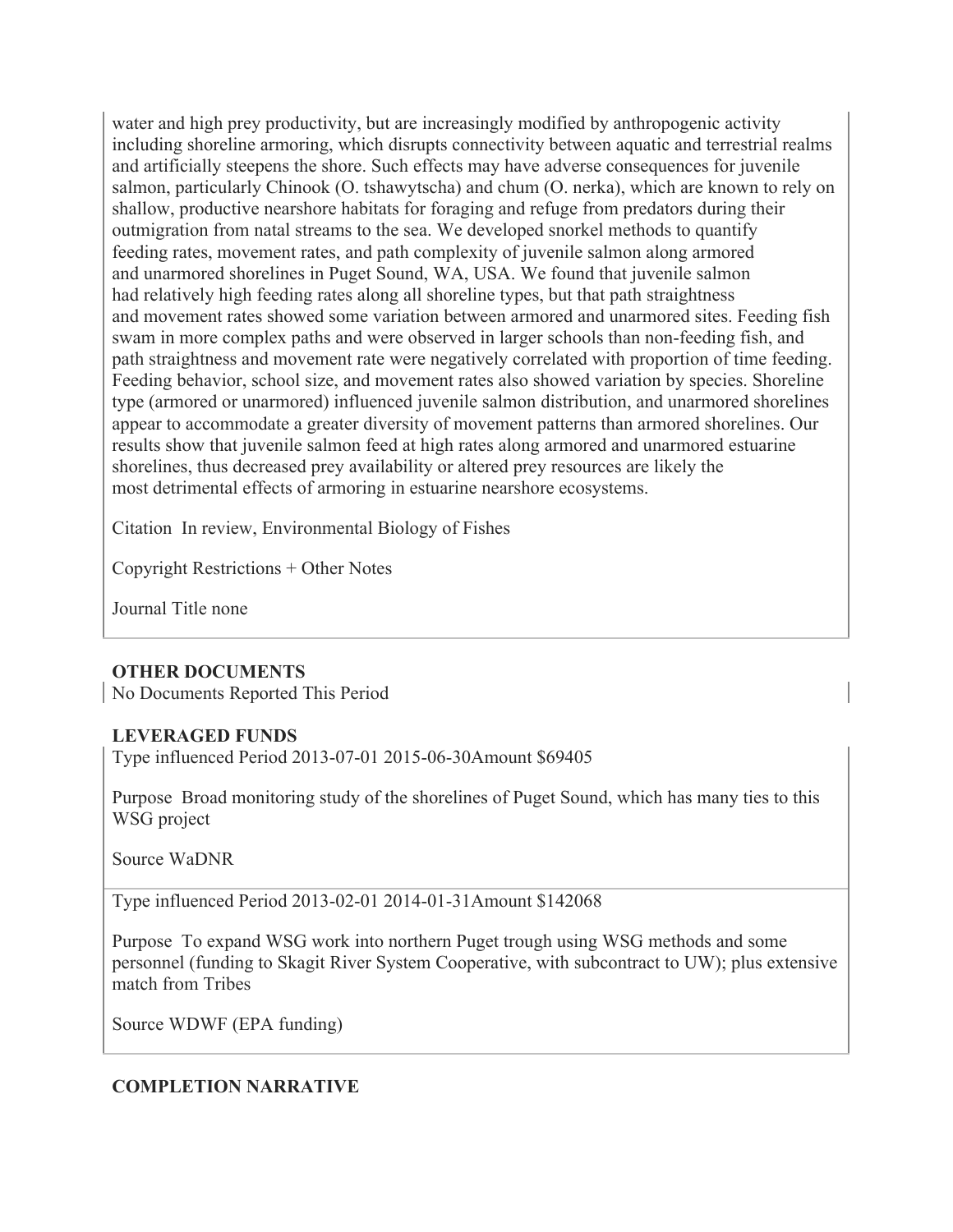Uploaded File Dethier\_8189\_completio....7.pdf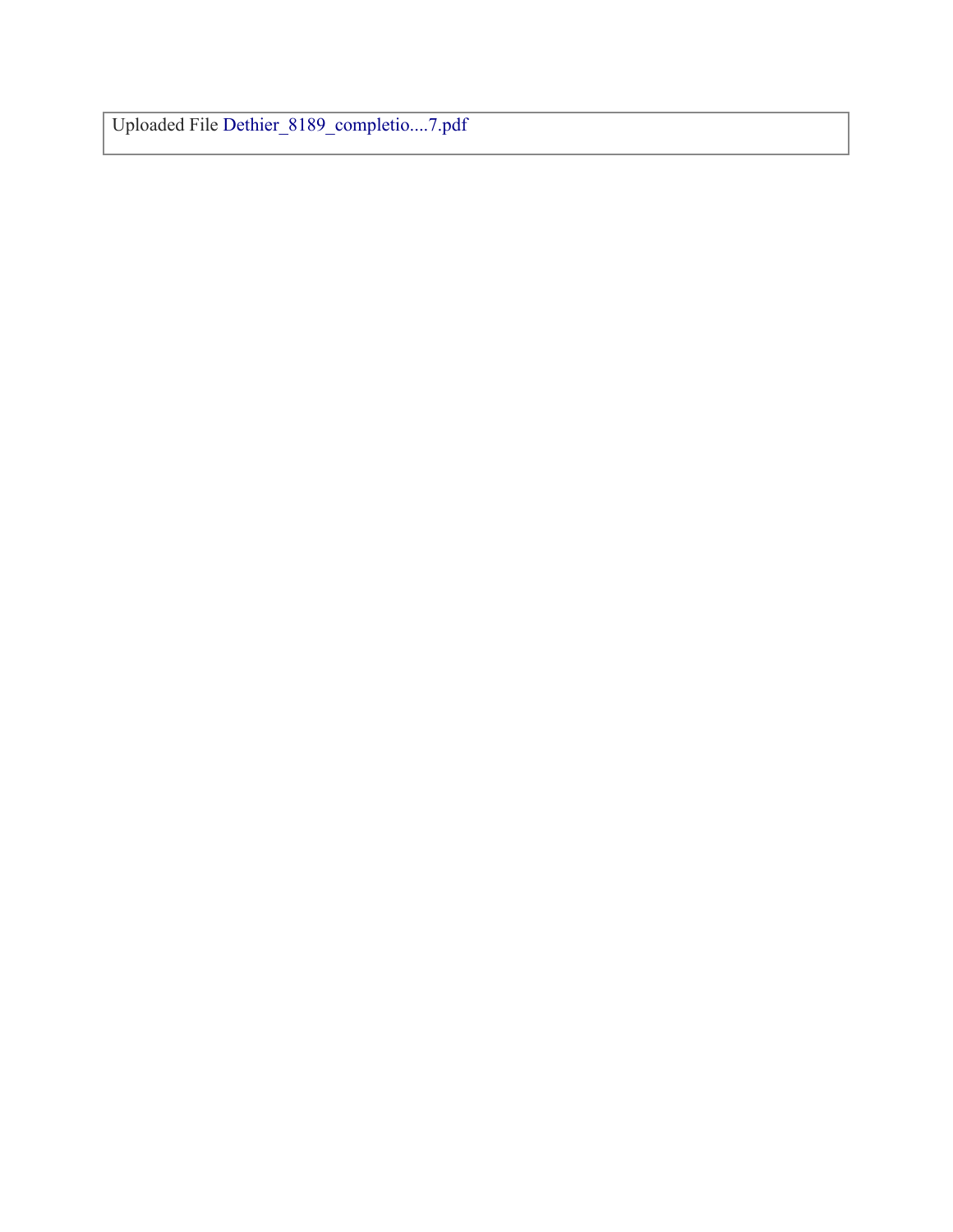# **COMPLETION (FINAL) REPORT NARRATIVE**

# **Impacts of Armoring on Puget Sound Beaches: Diverse Effects on Diverse Scales**

*Main Participants*: Megan Dethier, Sarah Heerhartz, Andrea Ogston, Jason Toft, Jeff Cordell (all University of Washington); Helen Berry (Wa DNR); many student helpers

#### *Rationale*

Shoreline armoring is hypothesized to be significantly detrimental to the health of the Puget Sound ecosystem. Armoring is listed as a significant "threat" in the Action Agenda of the Puget Sound Partnership, and as a key focus for restoration and adaptive management in the Partnership's Biennial Science Work Plan. It is also noted as a factor that disrupts natural processes in the conceptual models of the Puget Sound Nearshore Ecosystem Restoration Project. Numerous armor-removal projects are underway or are being considered. Yet there are surprisingly few data documenting actual negative impacts of armoring on physical or biological features of nearshore ecosystems, especially for the kind of gravel beaches that dominate Puget Sound. Scientists need to be able to provide managers and policy makers with a clear biological and physical narrative about the impacts of armoring that is backed by hard data. To do this we need to better characterize the local habitat and ecosystem functions that are lost through burial or truncation of beaches. Current estimates of the proportion of all Puget Sound's shorelines that are armored are around 30% (PSP Action Agenda; PSNERP Change Analysis dataset) and the proportion for south-central Puget Sound is much higher, around 64%. The demand for shoreline protection structures is almost certain to increase with heightened concerns about erosion caused by sea-level rise; without convincing scientific evidence about the environmental costs of armoring, the economic benefits of armoring (protection of property) are likely to be paramount in the public perception.

### *Project Objectives*

Our long-term objective was to gain a better understanding of the impacts of shoreline armoring on the physical and ecological dynamics of Puget Sound beaches. Demonstrating whether armoring has significant impacts on ecosystem functions, goods, and services (and whether removal of armoring restores these functions) requires long-term and large-scale interdisciplinary studies. Armoring marine shorelines may alter natural processes at a variety of spatial and temporal scales; some, such as 'starving' the beach of sediments, may take decades to become visible.

#### *Methodology*

Research on armoring impacts, and conversely on armoring removal and beach nourishment, has been limited in part by the difficult issues of the broad spatial and temporal scales over which armoring is thought to affect nearshore ecosystems. In addition, because impacts of armoring involve linkages between physical (wave energy, grain sizes, current flow) and biological processes (accumulation of deposited beach wrack, insect recruitment, marine invertebrate recruitment, etc.), informative research needs to be interdisciplinary. We used a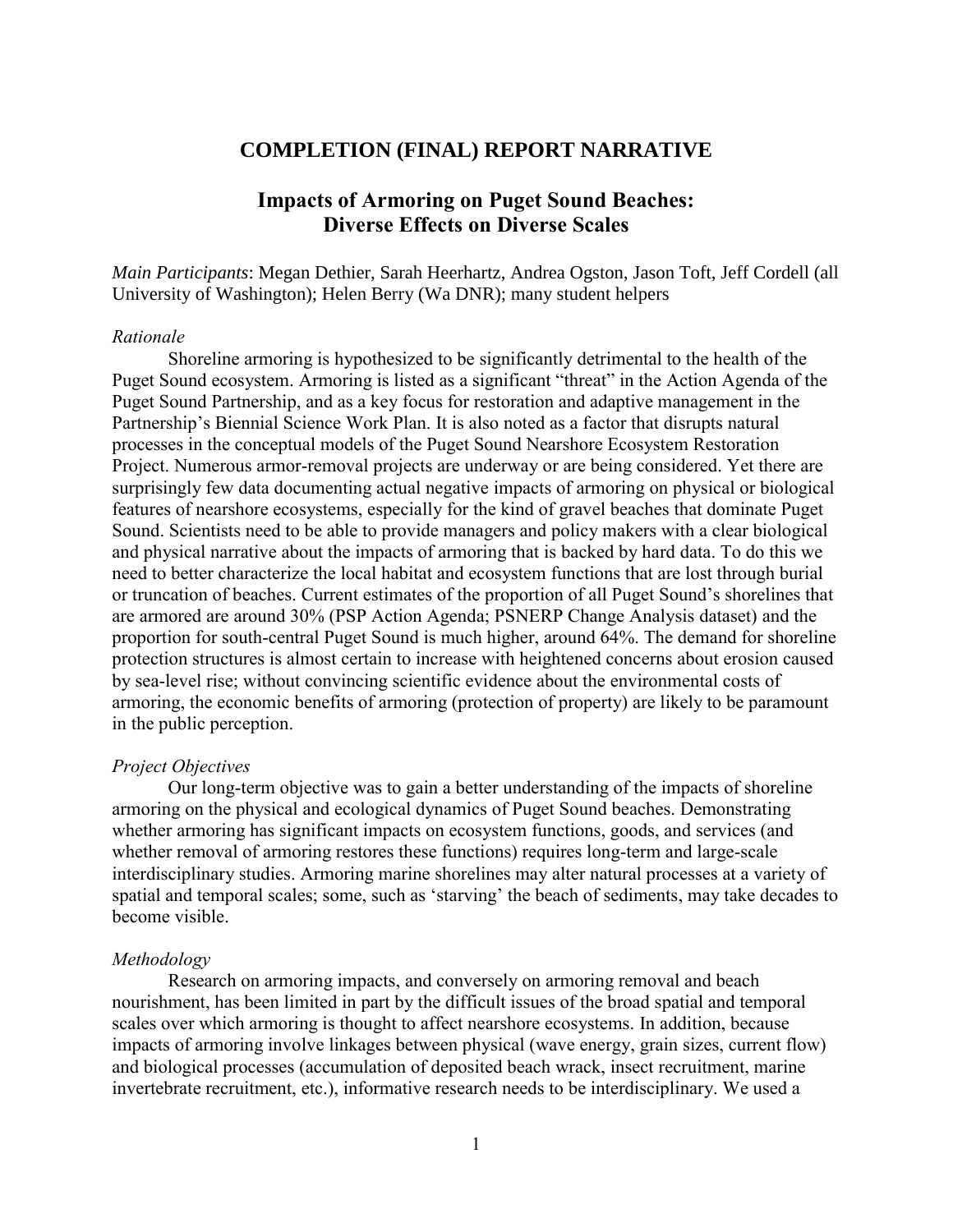combination of intensive local-scale observations and experiments with extensive, rapid surveys across multiple environments to maximize the applicability of our findings.

In our original proposal we planned to focus much of our research effort on before-after studies of a major armor-removal and restoration effort at Seahurst Park in south-central Puget Sound. We anticipated that this would provide an opportunity for an integrated, cooperative research effort to fill some of the data gaps described above and to demonstrate how this information can be used to improve future restoration efforts. However, the Seahurst project was delayed for over 3 years by local and federal permit processes and then by lack of federal funding, so our research was channeled into other efforts. Our original "Broader-Scale research" plan was to perform rapid surveys of 10 pairs of beaches (armored and unarmored) around central Puget Sound. Instead, we expanded these rapid surveys to 25 pairs of sites in central Sound and then added an additional 6 pairs of sites in southern Puget Sound (Figure 1), which were different energetically and biologically from the central Sound sites. Some of these pairs of beaches were surveyed 2-4 times a year to look for regular seasonal changes in physical and biological characteristics of the upper shore.

At all sites we gathered data on physical setting (character of the backshore, overhanging vegetation, location in the drift cell, etc.), beach topography (surveyed), and sediment grain sizes. We also collected biological data and samples including abundance and types of logs and wrack, abundance and types of insects, crustaceans, and worms in the wrack line, and abundance and types of juvenile clams at Mean Low Water. Invertebrate communities were characterized using both quantitative surveys of wrack line biota and short-term traps to catch amphipods (beach hoppers) and insects. For a subset of these sites we also sampled juvenile clams at Mean Lower Low Water. Our field work generated almost 2000 samples from the wrack zone; we identified, counted, and/or weighed wrack, amphipods, insects, and other organisms found in the wrack line samples (725 samples), pitfall traps (500 samples), fallout traps for insects (80 samples), and wrack tubes to study rates of decomposition (264 samples). Sarah Heerhartz, the graduate student supported by this funding, and a number of UW undergraduates and recent graduates working under her conducted this laborious sorting and taxonomic work. We also completed processing of 840 small sediment samples to extract, identify, and measure juvenile clams from the field surveys (work done by Dethier) and of hundreds of beach sediment samples for grain size analyses (work done by Oceanography undergraduates, largely volunteers).

In addition, the fact that by spring 2012 we had a well-established methodology and welltrained crew enabled the PI (Dethier) to work with the Skagit River System Cooperative to apply for and receive 2 years of funding from the Washington Department of Fish and Wildlife to expand this research into the northern Salish Sea. That effort is ongoing, especially data analyses. It represents a geographic expansion that greatly increases the strength and scale of inference of our Sea Grant-funded results.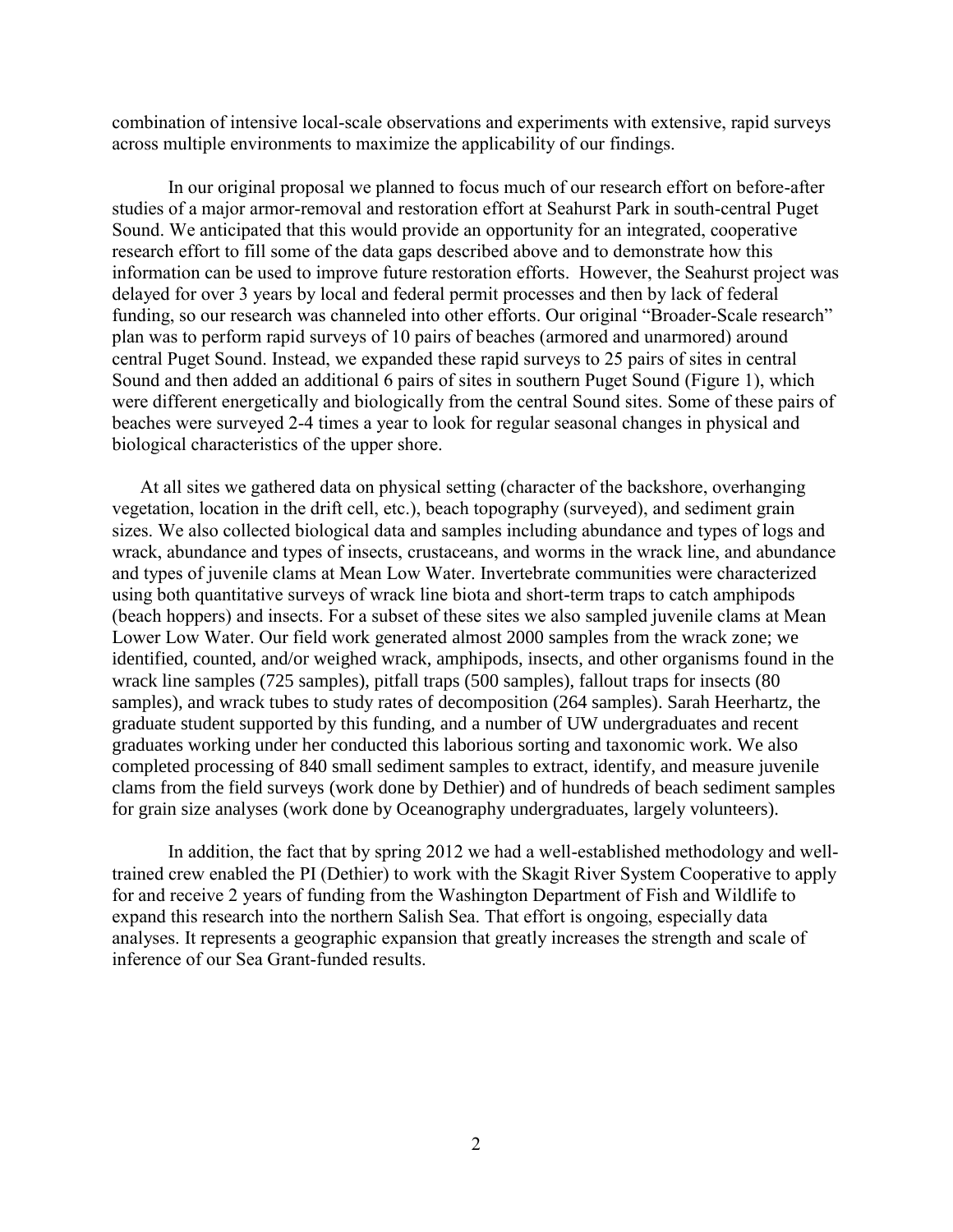

Figure 1. Study site locations. Each number indicates a pair of sites. Two pairs of sites (#8 and 9) were dropped from analysis because the 'paired' beaches were not well matched.

### *Major Findings*

Beaches in Puget Sound vary naturally in both geomorphology and biology because of the huge variation in wave energy, geologic history, presence and type of backshore, and many other factors that are independent of armoring. Finding a "signal" of any impact of armoring thus involves finding ways to filter out this natural "noise." Our method consisted of comparing pairs of beaches that were near each other and differed in armoring but not in wave energy, aspect, and other key physical variables. This allowed us quantify the effects of armoring better than has yet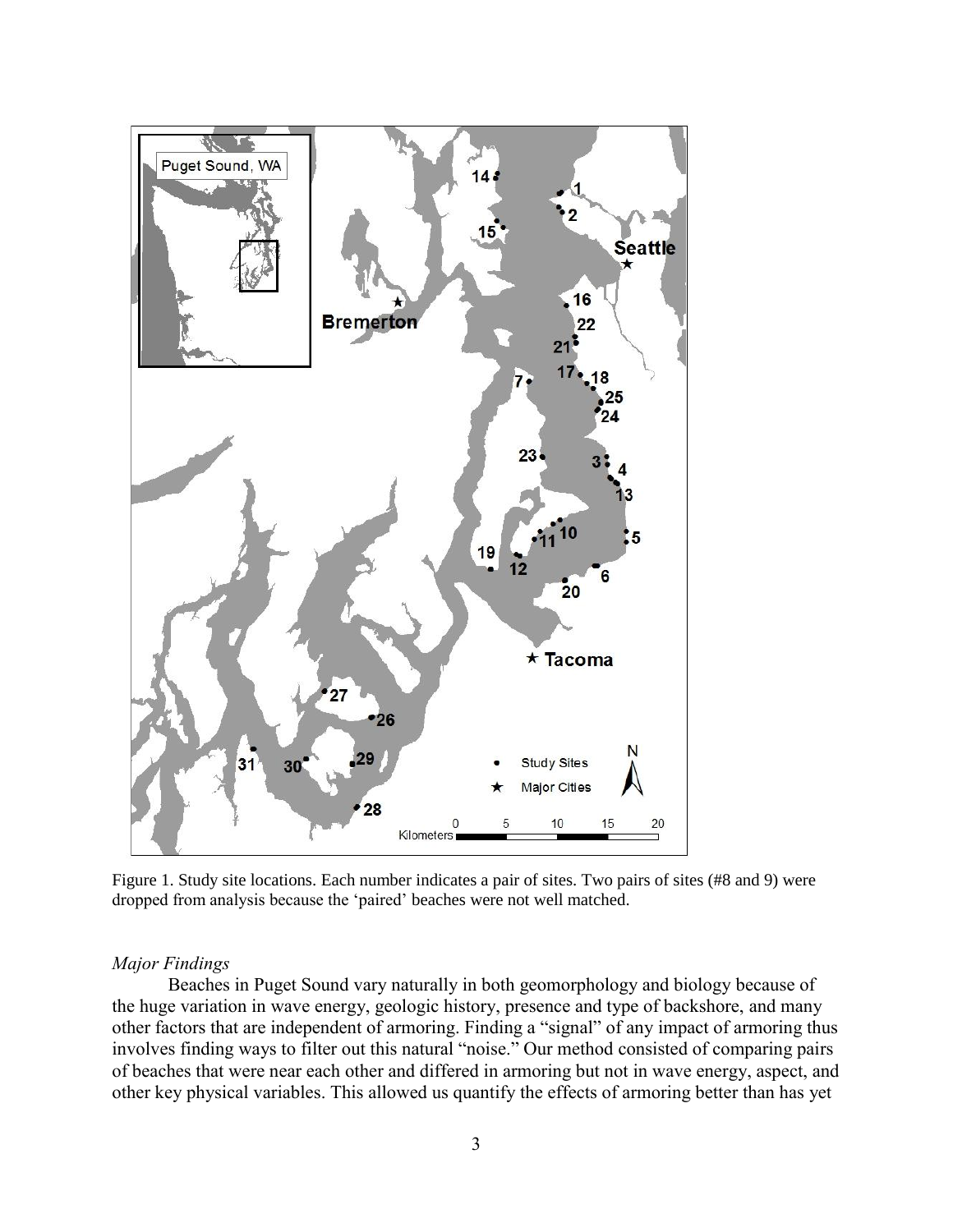been possible in such a physically complex and heterogeneous environment. Paired analyses also have a much higher statistical power than other kinds of analyses, because they only compare "matched" beaches and thus filter out much of the natural variation.

# Physical Monitoring.

Biological impacts of armoring can result from changes in the physical characteristics of beaches, especially sediment composition. Physical impacts of armoring on wave reflection and sediment supply and transport were studied with detailed beach profiles and deployment of wave gauges by the Ogston Sediment Dynamics group at the UW School of Oceanography. Physical characteristics such as wave energy, sediment sources, and width of the low-tide terrace are highly variable among the selected pairs of armored/unarmored beaches. Seasonal monitoring of beach morphology and grain sizes suggested that seasonal changes in these characteristics are masked by larger effects of abrupt, short-term events, e.g. storms that carry away fine sediments. Our data show slightly steeper beach foreshores (upper beach) and larger sediment sizes at armored beaches relative to their unarmored equivalents; these physical factors may impact the spatial extent and habitat quality of intertidal environments, although grain size differences between the armored/unarmored beaches are complex. A major concern is loss of the sediment grain sizes needed by surf smelt and other forage fish for depositing eggs on the high shore; WDFW and other groups are studying this effect. At our sites, armored beaches were truncated by an average of 8.9 m horizontally and 0.9 m vertically, thus reducing beach area substantially.

To characterize the impact of armoring on waves, a focused experiment was conducted with a pair of wave gauges deployed during the fall-winter storm period near unarmored (reference) and armored sites at Seahurst Park and at another location in central Sound for short periods during the fall 2011 and winter 2012, and for a lengthy period in fall 2012. As with other measured parameters, natural variability makes it difficult to quantify an armoring effect. The data from Seahurst Park suggest that close to armoring, wave heights are increased during storm events. When wave gauges are deployed farther away from armoring, no effect is visible. These physical data are in a manuscript under preparation by Ogston and other team members.

## Wrack Zone Effects.

1. Armoring the shoreline substantially impacts a number of parameters on the upper shore. Armored shorelines have less riparian vegetation, and substantially reduced accumulations of logs and marine and terrestrial wrack (detritus) (Figure 2). Armored beaches have particularly low accumulations of terrestrial-source wrack (leaves, needles, sticks), suggesting that the lack of local sources (because of reduced riparian vegetation) has a direct consequence to this metric. Logs buffer the impacts of storm waves, and other studies have shown some benefits of logs in providing habitat for various animals. Beach wrack, while regarded as a nuisance by some homeowners, serves important ecosystem functions (see below). These results are described in a peer-reviewed paper in press in *Estuaries and Coasts.*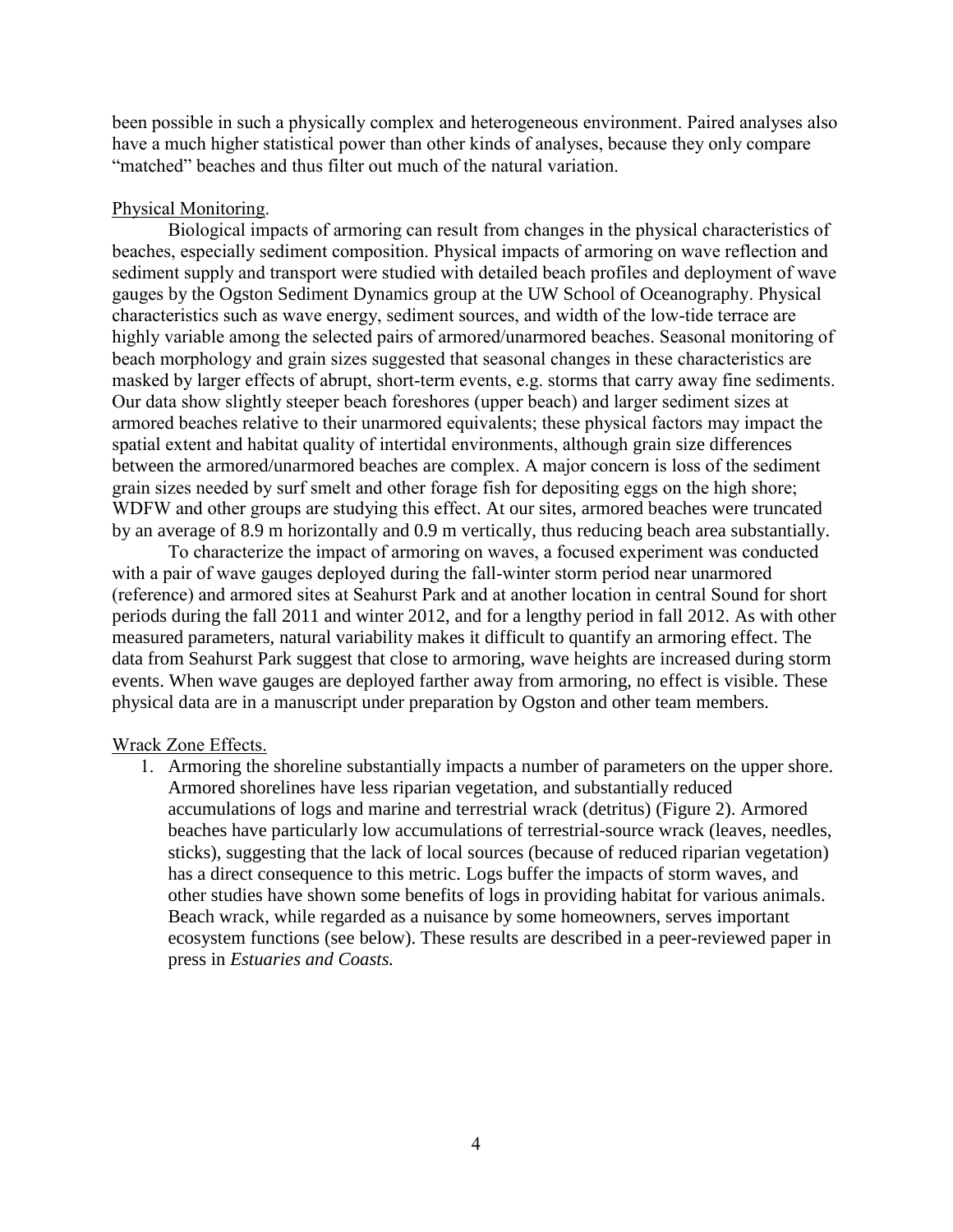

Figure 2. Average percent cover and composition of wrack (top panel) and number of logs (bottom panel) at armored and unarmored beaches in spring  $(N = 24$  beach pairs) and fall  $(N = 27$  pairs). Error bars represent standard error among the mean per-beach values.

2. Beach wrack, especially accumulations of detached seaweeds and seagrasses, creates a moist habitat and a food resource for a diverse group of invertebrates. These include amphipods (beach hoppers), insects, and small worms. Because shoreline armoring greatly reduces wrack accumulation, armored beaches have much lower numbers of these invertebrates (Figure 3). Invertebrates are responsible for gradual consumption and decomposition of the accumulated wrack, and are in turn a food resource for other organisms, including shorebirds, terrestrial birds, and fishes. Wrack decomposition rates (using short-term experimental decomposition experiments at selected beaches) are reduced when there are fewer amphipods, as is the case at armored beaches. Results on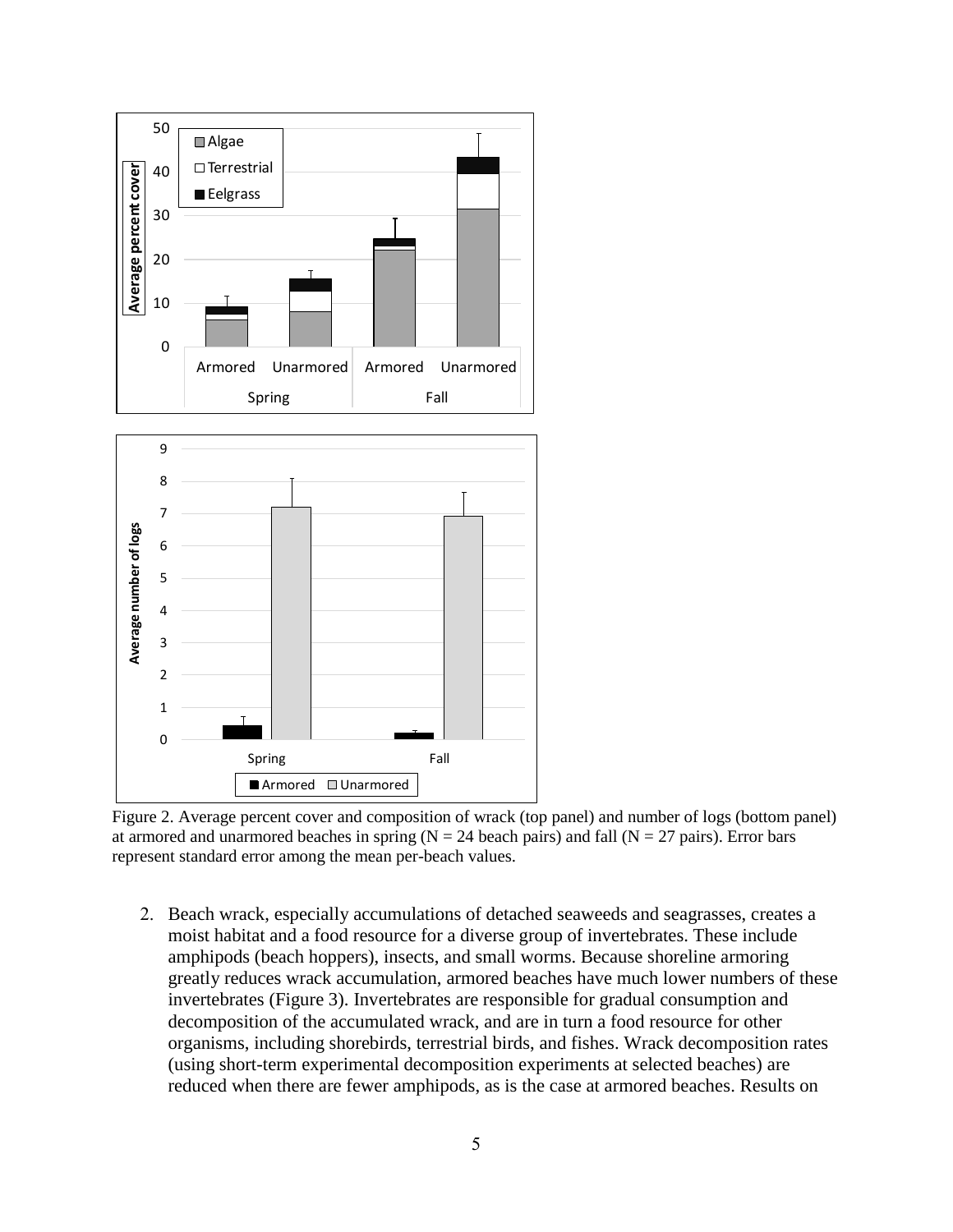

invertebrate communities are in a manuscript currently being peer-reviewed in *Estuaries and Coasts.*

**Figure 3.** Summary of average invertebrate abundances from wrack samples. Armored (A) means are shown in gray, unarmored (U) means shown in black. Error bars represent standard error of the mean. Differences in armored and unarmored means were statistically significant for all taxa groups shown here.

#### Effects on Juvenile Salmon.

To understand some of the food web implications of the large differences in abundances of logs, wrack, invertebrates, and overhanging vegetation found at armored vs. unarmored beaches, Sarah Heerhartz undertook a project to quantify abundance and behavior of juvenile salmon at high tide at armored and unarmored sites in central Sound. This was accomplished by conducting shallow water snorkel surveys during peak outmigrations of juvenile chum salmon in April-May, and juvenile Chinook salmon in June-July. She developed methods to quantify feeding rates, movement rates, and swimming path complexity of juvenile salmon, and found that they had relatively high feeding rates along all shoreline types. If armored beaches have decreased availability of key prey items but juvenile fishes are trying to forage there, this could have detrimental effects on fish energetics. Swimming-path straightness and movement rates showed some variation between armored and unarmored sites. Feeding behavior, school size, and movement rates also varied with fish species. Unarmored shorelines appear to accommodate a greater diversity of movement patterns than armored shorelines. These results are currently being peer-reviewed in *Environmental Biology of Fishes.*

### Effects on Terrestrial Birds.

Terrestrial birds and shorebirds also forage on Puget Sound beaches, and Dr. Heerhartz worked out methodologies for quantifying beach use by terrestrial birds (from land). Her data suggest that a variety of terrestrial birds use the backshore of Puget Sound beaches for foraging (among logs or in the wrack line), and that these foraging opportunities may be quite different on armored shores. Armored shores are used by more gulls and crows, while unarmored shores had more individuals and species of songbirds, especially Song Sparrows (Figure 4). Birds observed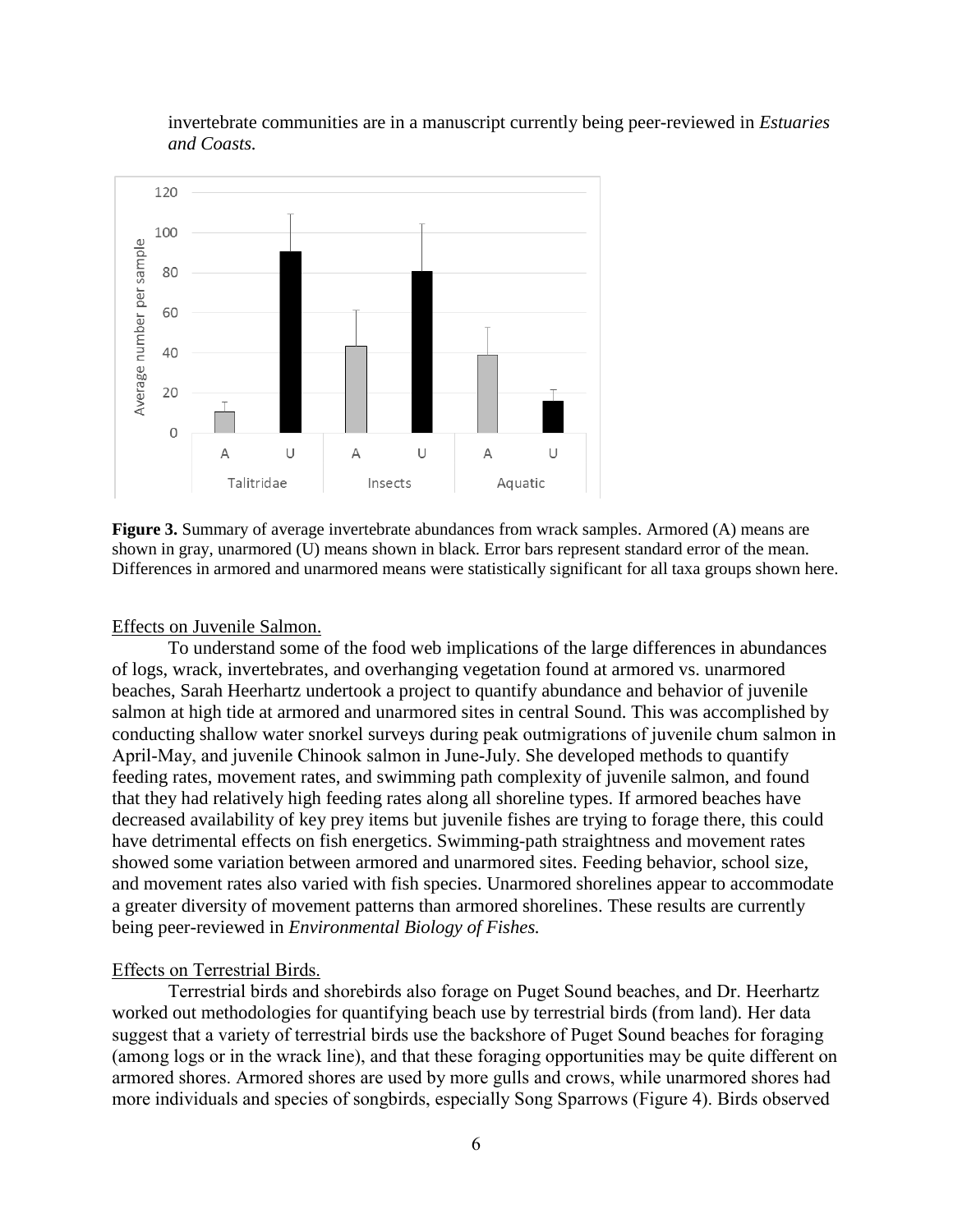on unarmored beaches spent proportionately more time foraging than on armored beaches, presumably consuming talitrid amphipods and insects found among beach wrack and logs. Thus terrestrial birds appear to benefit from beach wrack subsidies. These data are in a chapter of Heerhartz' dissertation, and will likely ultimately appear in a peer-reviewed summary paper.



**Figure 4.** Total number of individual observations per survey minute in each bird group at armored and unarmored beaches.

#### Lower-Shore Impacts.

Short-term impacts of armoring in the mid or low shore were not evident based on our work with juvenile clams. Armoring had no discernible effect on mid-shore sediment grain sizes or numbers of juvenile clams (either naturally present on the beach, or recruiting into sterile sediment cores). However, because clams and many other intertidal organisms (including eelgrass, and spawning forage fish) depend on particular sediment types, if armoring alters sediments over longer term scales, it is likely to impact these organisms.

### Broader-Scale Impacts.

Our paired-beach data should ultimately allow us to examine whether there are threshold effects related to the location of armoring on the shore, e.g. whether armoring at higher elevations has significantly fewer impacts on beaches than armoring placed at lower elevations. These analyses are in progress. A threshold question that is harder to address is "how much armoring does it take to impact entire shorelines" – i.e. how are cumulative effects manifested? Armoring by definition reduces erosion and thus prevents bluff sediments from reaching the beach. These sediments are what create Puget Sound's beaches and if enough bluffs are armored, beaches will become sand-starved. However, because this process may take years or decades, quantifying it is challenging. Our additional parallel research in the northern Salish Sea (mentioned in *Methodology*) adds another 34 pairs of sites from near Everett to the Canadian border; eventual combining of these datasets will greatly strengthen our ability to quantify broad effects of armoring. Analyses of these data show considerable promise; for example, some parameters such as amount of wrack show a relationship with proportion of the drift cell that is armored, allowing us to quantify a cumulative effect. We are trying to examine thresholds relating to armoring elevation by quantifying the height of armoring relative to Mean Higher